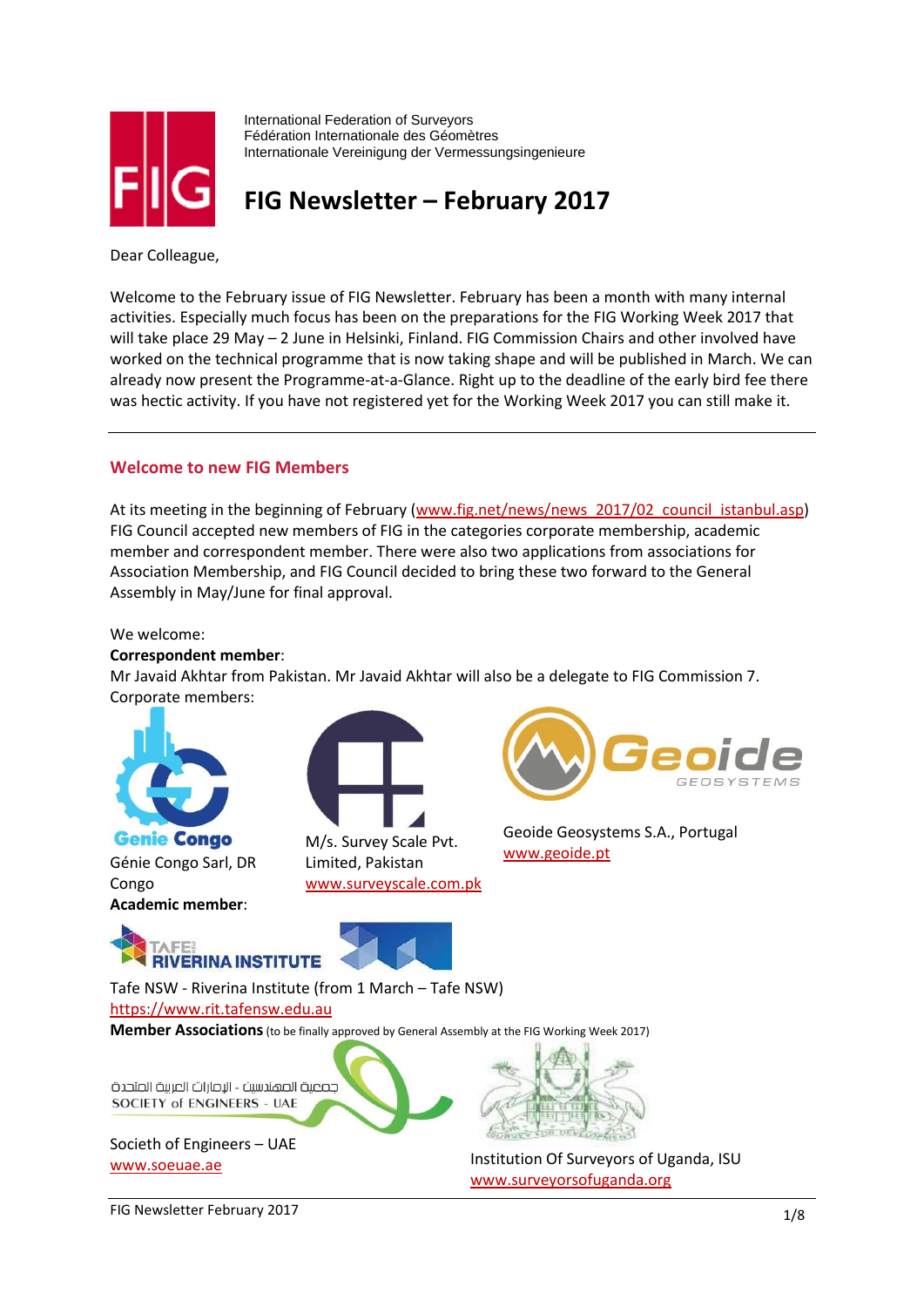# **Article of the Month – February 2017**

Each month on the FIG web site we publish a paper called the Article of the Month. This is a highlevel paper focusing on interesting topics to all surveyors. It can be picked up from a FIG conference or another event. The article in February 2017 is written by Zaid ABUBAKARI, Netherlands, Paul VAN DER MOLEN, Netherlands, Rohan M. BENNETT, Netherlands, Elias DANYI KUUSAANA, Ghana: **Land consolidation, customary lands, and Ghana's Northern Savannah Ecological Zone: An evaluation of the possibilities and pitfalls**. The paper demonstrates that Land Consolidation - as an existing and proven approach - can be used very well for future challenges - as mitigation of and adaptation to climate change effects.

[http://www.fig.net/resources/monthly\\_articles/2017/anubakari\\_etal\\_februay\\_2017.asp](http://www.fig.net/resources/monthly_articles/2017/anubakari_etal_februay_2017.asp)

# **FIG WORKING WEEK 2017 – HELSINKI, FINLAND - PROGRAMME AT A GLANCE**



# **FIG WORKING WEEK 2017** Surveying the world of tomorrow-

From digitalisation to augmented reality May 29 - June 2 Helsinki Finland



Have you registered for FIG Working Week 2017 that will take place in Helsinki, Finland **29 May – 2 June 2017** at Messukeskus Expo and Convention Centre?



Messukeskus – the conference venue

#### **Programme at a glance**

The Working Week 2017 offers a variety of sessions within the many areas of surveying. The programme is packed with presentations, discussion sessions and inspirational sessions filled with both practical and theoretical knowledge and information that can be beneficial for you in your daily life when you return from the Working Week. Get an overview of the programme incl the titles of the sessions – the detailed programme will be published in March: <http://www.fig.net/fig2017/programme.htm>

#### **Sub-events**

On Sunday 28 May conference days you have the opportunity to choose between three different pre-events:

#### **BIM for Surveyors**

Building Information Modeling (BIM) is changing the way how surveyors work, think, collaborate and earn money. Using and sharing multidimensional digital representations of buildings are the driving forces for the digitalization of our work. This affects many tasks surveyors and GIS professionals perform, e. g. cost estimation, GIS analysis, engineering surveying, construction work, land management and facilities management.

<http://www.fig.net/fig2017/bim.htm>



The city of Helsinki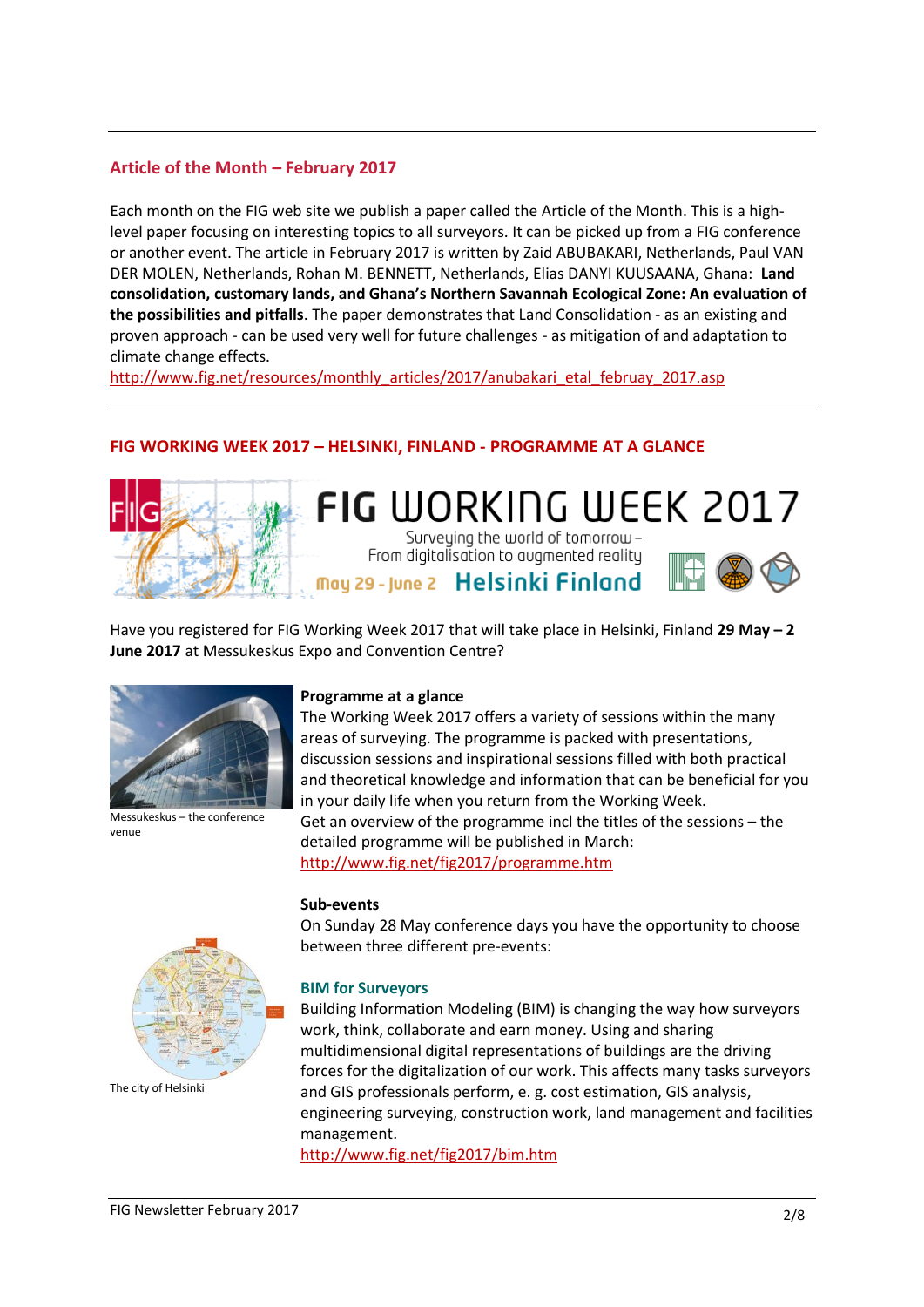

The famous Finlandia hall is venue for the Gala Dinner

#### **History Symposium – Surveyors of the North**

The History Symposium is an inspiring day with an extraordinary programme with hand picked presentations ncluding Finland's Surveying History by Arvo Kokkonen, Director of FinMap, From Oslo to the Ice: Surveying Norway, Surveyor From Pompeii – Verus and His Workshop in Dell'Abbondanza, Swedish Lantmateriet – A Modern Agency with a Long Tradition (from 1628), Ruder Boskovic, Hero of Croatian Surveying During James Cook's time.

<http://www.fig.net/fig2017/history.htm>

#### **FIG Young Surveyors European Meeting**

It is on! Don't miss this chance to join the worldwide surveying community - So did you register and are you coming? The meeting will consist of a tailor made program for Young Surveyors with additional network activities.

<http://www.fig.net/fig2017/youngsurveyors.htm>

#### **Dinners – your networking opportunity**

The technical programme of the Working Week is of course the most important part of the Working Week. However, do not miss the social activities and networking opportunities. This is also important! At the **Finnish Evening** a buffet dinner consisting of Finnish specialities is served accompanied by modern Finnish entertainment. The **Gala Dinner** will be held in one of the most famous buildings in Finland and the venue of the 1990 FIG Congress, the Finlandia Hall. It is a masterpiece of Finnish architect, created by the world-renowned Finnish architect, Alvar Aalto. A splendid three-course meal will be served.

#### **Tours**

While visiting Finland you must take the opportunity to also explore the country. Both **Technical Tours** will be offered as well as **Social Tours**. Check out the programme: <http://www.fig.net/fig2017/techtours.htm>

<http://www.fig.net/fig2017/tours.htm>

#### **Do not miss…**

The special Charity Run[: http://www.fig.net/fig2017/charityrun.htm](http://www.fig.net/fig2017/charityrun.htm) and why not try the special **2 Night Cruise to Saint Petersburg** http://www.fig.net/fig2017/tours.htm

Although you have already registered, you can still add tours and dinners to your registration. Check the link in your confirmation letter. When you register for the Working Week you can also include tours and dinners. To register:<http://www.fig.net/fig2017/registration.htm>

#### **Visa**

Make sure that you will apply for your visa on time. You can start applying for visa three month before you plan to arrive. **This is now!** Deadline for applications is one month prior your travel date. If you apply later you can not be sure to get your visa. The earlier you start your visa process the better. Please give the embassies enough time to process



Ed Parsons, Google, Key Note Speaker at opening ceremony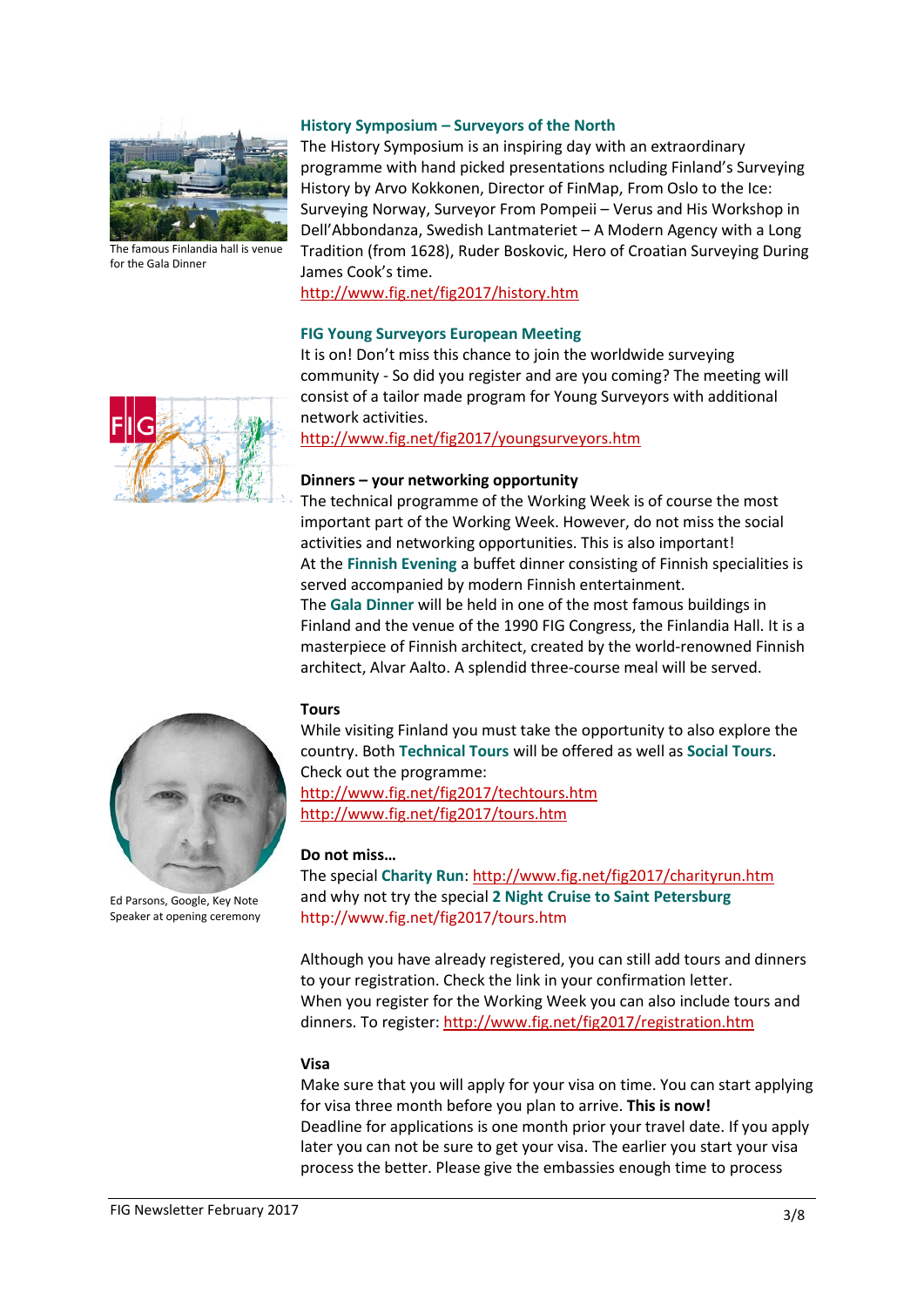your application. <http://www.fig.net/fig2017/visa.htm>

# **Book your hotel now**

In Helsinki you can choose from a diverse range of accommodation. There is something for every level of comfort and budget. The organisers of the FIG 2017 have negotiated attractive room rates which are equal to, if not better than, corporate rates. The special rates only apply for a limited period of time for participants of FIG 2017. Book early to be sure your first choice accommodation.

<http://www.fig.net/fig2017/accommodation.htm>

# **Exhibition and sponsorship possibilities**

We expect more than 1000 participants for the Working Week from around 80 countries which is a unique opportunity for you to expose your brand and company. Be part of the lively exhibition. You can also be visible through the various sponsorship possibilities. Sponsorship opportunities:<http://fig.net/fig2017/sponsorships.htm> Exhibition[: http://fig.net/fig2017/exhibition.htm](http://fig.net/fig2017/exhibition.htm)

The conference web site is updated regularly [www.fig.net/fig2017](http://www.fig.net/fig2017)



# **2017 FIG Foundation Academic Research Grants**



The FIG Foundation will be providing research grants of up to 30,000 euros spread over three years. The grants are aimed at emerging researchers on the threshold of their research career. Grants will be awarded to a focussed research project. Postgraduate students should be full time students, and this grant may financial support for their degree studies. However, the principal investigator should be intimately involved in the work. Deadline: **31 March 2017** http://www.fig.net/figfoundation/2017\_research\_grants.asp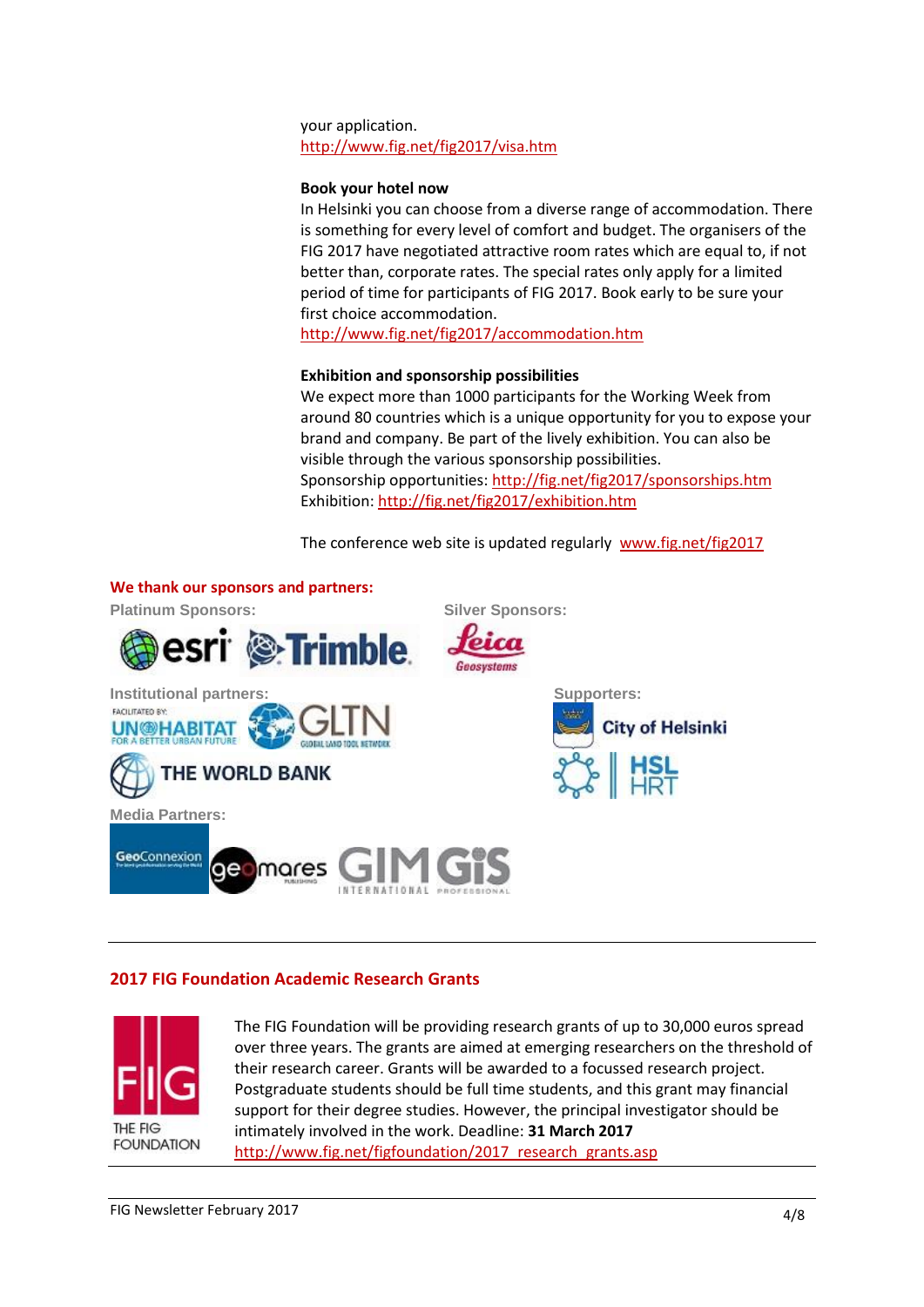# **New Book 'GNSS Survey and Engineering'**



Geomares, a corporate member of FIG, introduces a new book aiming at providing the everyday professional GPS user with enough background for the understanding and correct operation of satellite navigation. [http://www.fig.net/news/news\\_2017/01\\_gnsssurvey\\_engineering.asp](http://www.fig.net/news/news_2017/01_gnsssurvey_engineering.asp)

# **SURVEYS - GIVE US YOUR INPUT…**

#### **ISO LADM based international information model for property valuation**

This is part of an ongoing research which aims at developing a LADM based international information model for property valuation, namely an ISO LADM Valuation Module for the specification of registries used in immovable property valuation. *Deadline extended to 1 April 2017.* [www.fig.net/organisation/comm/9/activities/news/Questionnarie\\_for\\_LADM\\_Valuation\\_Module.do](http://www.fig.net/organisation/comm/9/activities/news/Questionnarie_for_LADM_Valuation_Module.docx) [cx](http://www.fig.net/organisation/comm/9/activities/news/Questionnarie_for_LADM_Valuation_Module.docx)

#### **"Exploring the VGGT in Practice"**

This Academic Member working group was at the Working Week 2016 to identify and strengthen the role of the surveying professional in the implementation of the FAO Voluntary Guidelines (VGGT). Read more[: www.fig.net/news/news\\_2016/explore\\_VGGT.asp](http://www.fig.net/news/news_2016/explore_VGGT.asp) Go to online survey:<https://de.surveymonkey.com/r/8X9PVDG> Off-line survey: [www.fig.net/news/news\\_2016/explore\\_vggt/VGGT\\_Impact\\_Survey.pdf](http://www.fig.net/news/news_2016/explore_vggt/VGGT_Impact_Survey.pdf)

# **Vacancies and project opportunities**



Call for Expressions of Interest in undertaking a study on Conflict in the context of large scale land acquisitions. The primary objective of the Study is to analyze how land based investments contribute to conflict, violent conflict and social destabilization in selected countries and provide recommendations on how to prevent, mitigate and address such risks in the short, medium and long term.

This call is limited to Organizations and Institutions only. Deadline 6 March 2017 [www.fig.net/about/jobs/index.asp](http://www.fig.net/about/jobs/index.asp)

# **EVENTS**

#### **Invitation: Meetings in Delft, the Netherlands, March 2016**



Land Administration Standardisation Event 'The 6th LADM Workshop' will be organised in Delft, The Netherlands, 16-17 March 2017. This is a joint initiative of FIG, the Global Land Tool Network, the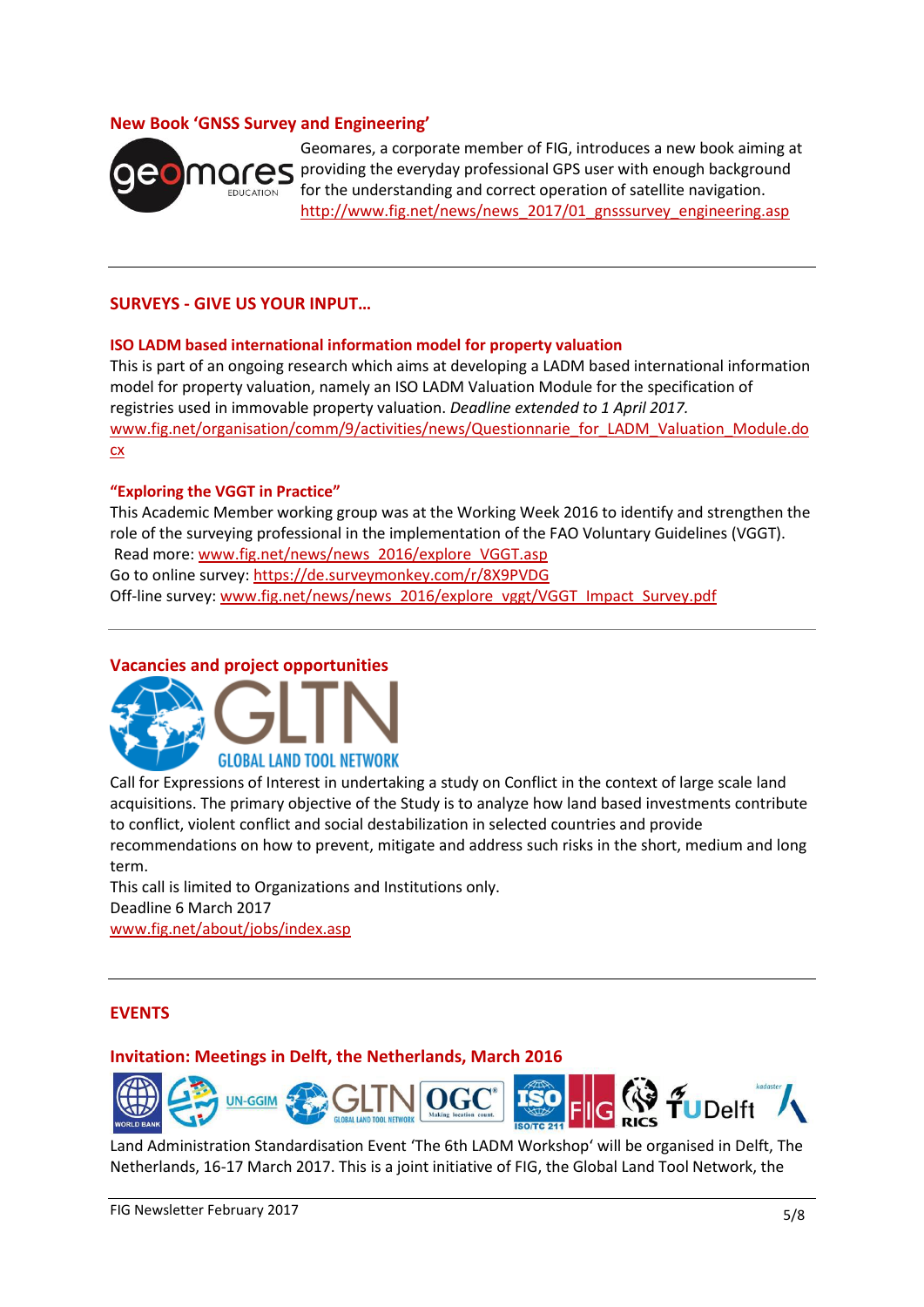Open Geospatial Consortium and the Technical Committee 211 on geographic Information of the International Standardisation Organisation. With support from the World Bank, UNGGIM and the Royal Institute of Chartered Surveyors.

On 15 March there will be a UN GGIM Expert Group on Land Administration.

[www.fig.net/events/2017/2017\\_Land\\_Administration\\_Standardisation\\_Event\\_delft\\_march2017.pdf](http://www.fig.net/events/2017/2017_Land_Administration_Standardisation_Event_delft_march2017.pdf)

#### **16–17 March 2017, Novosibirsk, Russia**

*Geostroy - Geospatial Solutions for Structural Design, Construction and Maintenance*. Organised by Novosibirsk State University of Architecture and Civil Engineering (Sibstrin) and exhibition operator "ExpoGEO" LLC

Web site: **<http://www.geostroy-sib.ru/en/>**

# **16-17 March 2017, Delft, the Netherlands**

*Preparatory ISO 19152 Meeting on the Second Edition of the Land Administration Domain Model* The preparatory meeting on March 16th 2017 will focus on the functionality of the second edition of the Land Administration Domain Model – LADM Edition II. This event will be organised in close cooperation with the Global Land Tool Network (GLTN), the International Standardisation Organisation (ISO) and by the International Federation of Surveyors (FIG).

On the following day, Friday 17, 2017 there will be a further meeting organised by Open Geospatial Consortium (OGC) on the developments of operational standards for Land Administration.

## **20-24 March 2017, Washington DC, USA**

*World Bank Conference* Web site: [http://www.worldbank.org/en/events/2016/08/22/land-and-poverty-conference-2017](http://www.worldbank.org/en/events/2016/08/22/land-and-poverty-conference-2017-responsible-land-governance-towards-an-evidence-based-approach#1) [responsible-land-governance-towards-an-evidence-based-approach#1](http://www.worldbank.org/en/events/2016/08/22/land-and-poverty-conference-2017-responsible-land-governance-towards-an-evidence-based-approach#1)

#### **19-21 April 2017, Novosibirsk, Russia**

The XIII International Exhibition and Scientific Congress "Interexpo GEO-Siberia 2017". Organised by Siberian State University of Geosystems and Technologies (SSUGT) supported by FIG. Web site: http://sgugit.ru/en/geo-siberia/

#### **20 April 2017, Novosibirsk, Russia**

Technical Seminar on Cost Effective Positioning and Geo Data. Jointly organised by FIG Commission 3 and commission 5.

Invitation: [www.fig.net/events/2017/Cost\\_Effective\\_Positioning\\_and\\_Geo\\_Data\\_Seminar.pdf](http://www.fig.net/events/2017/Cost_Effective_Positioning_and_Geo_Data_Seminar.pdf)

# **6-8 May 2017, Cairo, Egypt**

10th Mobile Mapping Technology Conference (MMT'2017) Web site:<http://www.mmt2017.aast.edu/>

# **29 May -2 June 2017, Helsinki, Finland**



*FIG Working Week and General Assembly.*  Web site: [www.fig.net/fig2017](http://www.fig.net/fig2017)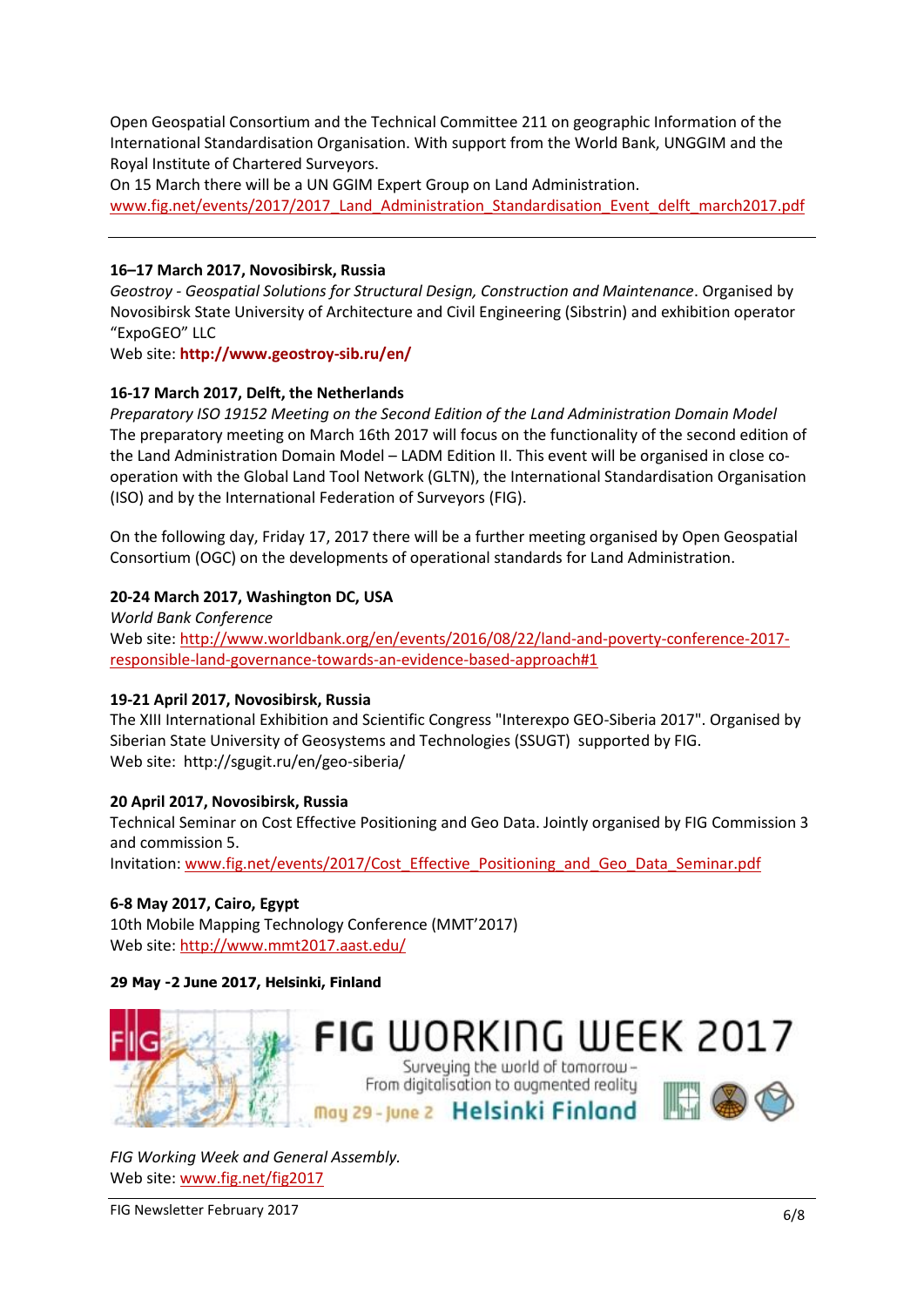# **8-11 July 2017, San Diego, CA, USA**

ESRI 2017 Imaging & Mapping Forum - Empowering 3D GIS with Remtely Sensed Content. Web site: <http://www.esri.com/events/imaging-and-mapping/>

# **10-14 July 2017, San Diego, CA, USA**

ESRI User Conference 2017 Web site:<http://www.esri.com/events/user-conference>

#### **29-30 July 2017, Kobe, Japan**

*Technical Seminar on Reference Frame* Organised by FIG Commission 5 in cooperation with Japan Federation of Surveyors, IAG, UN-GGIM-AP and ICG Web site: **<http://www.fig.net/organisation/comm/5/index.asp>**

## **10-11 August 2017, Dar es Salaam, Tanzania**

Sustainable Development Goals: a time for innovations and investment in land administration and management organised by The Institution of Surveyors of Tanzania (IST), The Tanzanian Institution of Valuers & Estate Surveyors (TIVEA) in collaboration with The Commonwealth Association of Surveying & Land Economy (CASLE)

http://www.fig.net/events/2017/2017 CASLE Conference Tanzania.pdf

#### **14-16 September 2017, Bucharest, Romania**

GeoPreVi 2017. Scientific event of the Faculty of Geodesy - Technical University of Civil Engineering Bucharest organised this year in partnership with Romanian Surveyors Union, Romanian Association of Private Surveyors, FIG Comissions 7, 8 and 9 and National Agency for Cadastre and Land Registration.

Web site: [www.geoprevi.ro](http://www.geoprevi.ro/)

#### **26-28 September 2017, Berlin, Germany**

*InterGeo* Organised by DVW Web site: **<http://www.intergeo.de/>**

## **18-20 October 2017, Lisbon, Portugal**

Ingeo 2017. Organised by the Department of Survyeing STU Bratislava (Slovakia) and LNEC Lisbon (Portugal), Co-sponsored by FIG Commission 6 Web site: **[http://ingeo2017.lnec.pt](http://ingeo2017.lnec.pt/)**



Remember that you can follow FIG on the social media. If you have not already joined, join us today: Facebook:<https://www.facebook.com/#!/internationalfederationofsurveyors> Twitter: [https://twitter.com/FIG\\_NEWS](https://twitter.com/FIG_NEWS) LinkedIn: [http://www.linkedin.com/groups?gid=2669121&trk=myg\\_ugrp\\_ovr](http://www.linkedin.com/groups?gid=2669121&trk=myg_ugrp_ovr) 

#### **Subscribe to the FIG Newsletter**

The monthly Newsletter is mailed to all members, commission delegates and all interested partners. FIG offers the Newsletter to all members of member associations and other interested in FIG. If you